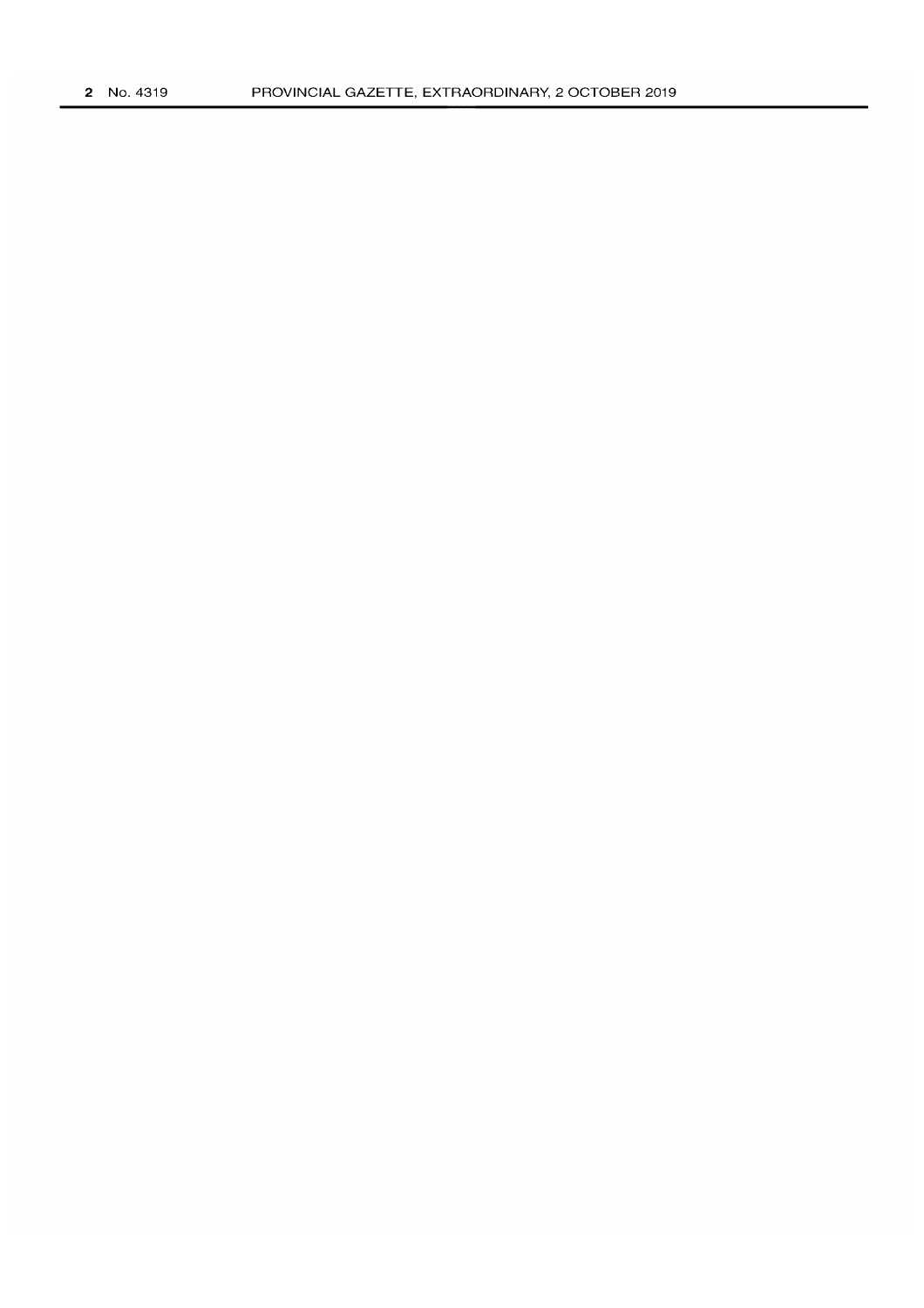## **CONTENTS**

|                                                       |                                                                                                                                                                                                                         | Gazette<br>No. | Page<br>No. |  |
|-------------------------------------------------------|-------------------------------------------------------------------------------------------------------------------------------------------------------------------------------------------------------------------------|----------------|-------------|--|
| <b>PROVINCIAL NOTICES • PROVINSIALE KENNISGEWINGS</b> |                                                                                                                                                                                                                         |                |             |  |
| 279                                                   | Eastern Cape Gambling Act, 1997 (Act No. 5 of 1997) ("the Act"): Notice of lodgement of applications for the<br>amendment of licence conditions and for the removal of a business to other premises in terms of the Act | 4319           |             |  |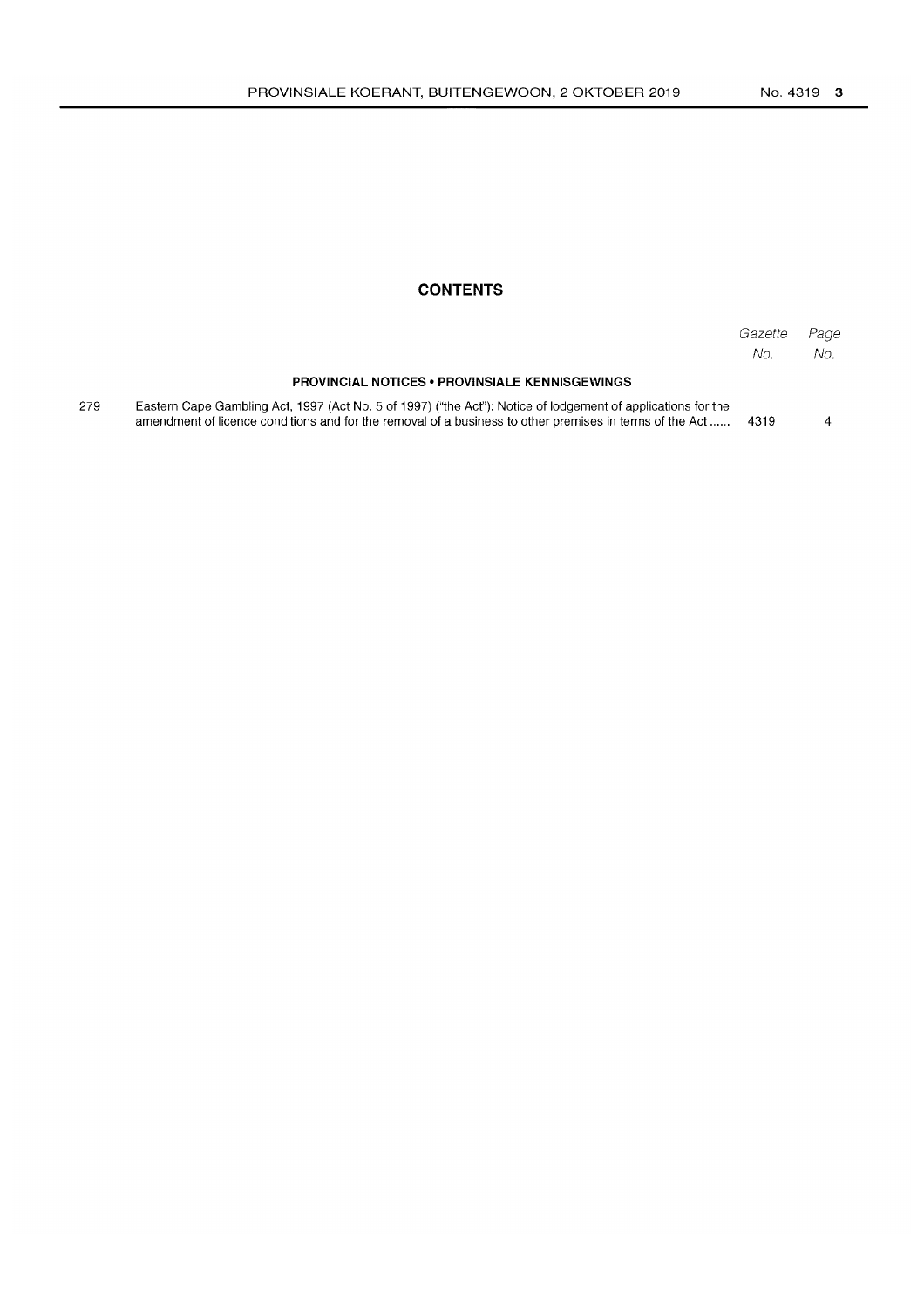# PROVINCIAL NOTICES • PROVINSIALE KENNISGEWINGS

#### PROVINCIAL NOTICE 279 OF 2019



NOTICE OF LODGEMENT OF APPLICATIONS FOR THE AMENDMENT OF LICENCE CONDITIONS AND

FOR THE REMOVAL OF A BUSINESS TO OTHER PREMISES IN TERMS OF THE EASTERN CAPE GAMBLING ACT, 1997 (ACT NO.5 OF 1997)

NOTICE IS HEREBY GIVEN that applications for the amendment of conditions of licence in terms of sections 35 of the Eastern Cape Gambling Act, 1997 (Act No. 5 of 1997) ("the Act") and for the removal of a business to other premises in terms of section 37 of the Act, particulars of which are set out in the Schedules hereunder, have been lodged with the Eastern Cape Gambling Board ("the Board").

The applications may be inspected by any person at the offices of the Board, ECGB Building, Quenera Park, Quenera Drive, Beacon Bay, East London and at the head offices of the respective Municipalities (where applicable) within which the applicants' premises are located as shown in the schedules hereunder.

Any objection, petition or representation ("the submission") shall be lodged with the Chief Executive Officer of the Board within one (1) month of the date of this notice, which commences on 23 September 2019 until 22 October 2019.

All submissions shall specify: the application to which the submission relates; the grounds on which the submission is founded; full particulars or facts in substantiation of a submission; the name, address, telephone and fax number of the person making the submission; whether the person making the submission wishes to make oral representations when the application is heard by the Board.

A person lodging a submission may request the Board to determine that his or her identity should not be divulged on good cause shown.

The under-mentioned figures used in brackets in the Schedules have the following meaning:

- $(1)$  = The name and address of the applicant;
- $(2)$  = If the applicant is a company or other corporate body, the names of all persons who have a financial or other interest of 5% or more in the applicant;
- $(3)$  = In the case of a company the initials and surnames of all directors of the company;
- $(4)$  = The type of application applied for; and
- $(5)$  = The address of the premises from which the applicant intends to operate from.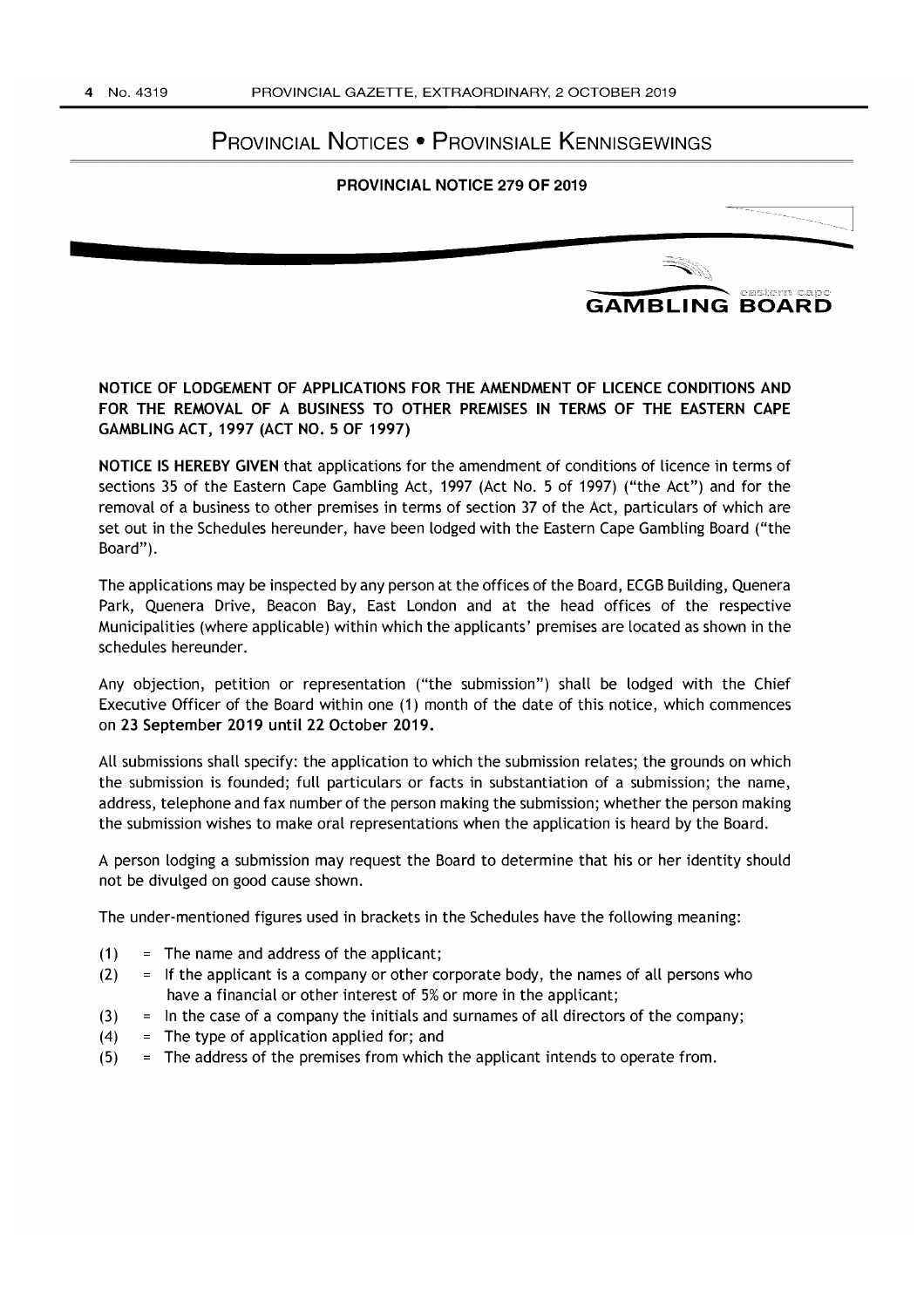# SCHEDULE A - AMENDMENT OF LICENCE CONDITIONS

## A1

- (1) Emfuleni Resorts (Pty) Ltd (1996/003925/07) trading as The Boardwalk Casino and Entertainment World, 2nd Avenue, Summerstrand, Port Elizabeth, Eastern Cape;
- (2) Zonwabise Resort Holdings Limited, Boardwalk Community Development Trust, Sun International South Africa Limited, Sun International Employee Share Trust, Afrisun Leisure (Pty) Ltd, Main Street 703 (Pty) Ltd;
- (3) BB Siwisa, Ms Dondolo, MJ Jack, TC Kaatze, TF Mosololi, MR Madwara, MS van Vuuren and D Pillay;
- (4) Amendment of Licence Conditions as proposed/detailed below:

| Current conditions of licence the Applicant seeks<br>to amend:                                                     | Proposed amendments:                                                                                                                         |
|--------------------------------------------------------------------------------------------------------------------|----------------------------------------------------------------------------------------------------------------------------------------------|
| 2.2.29 "Licensed Premises" means that portion of                                                                   | 2.2.29 "Licensed Premises" means that portion of                                                                                             |
| the Property to be designated as Section 1 - Unit 1                                                                | the Property to be designated as Section 1A and                                                                                              |
| and Unit 2 of the Sectional Title Scheme to be                                                                     | Section 1B of the Sectional Title Scheme to be                                                                                               |
| established over the Property in terms of the                                                                      | established over the Property in terms of the                                                                                                |
| Sectional Titles Act No 95 of 1986, comprising the                                                                 | Sectional Titles Act No 95 of 1986, comprising the                                                                                           |
| Licensed Premises Facilities;                                                                                      | Licensed Premises Facilities;                                                                                                                |
| 2.2.33 "Mall Development Project" means phase                                                                      | 2.2.33"Mall Development Project" means phase                                                                                                 |
| one of the development and upgrading project to                                                                    | one of the development and upgrading project to be                                                                                           |
| be undertaken by the Licensee in terms of which                                                                    | undertaken by the Licensee in terms of which the                                                                                             |
| the Licensee shall procure, inter alia -                                                                           | Licensee shall procure, inter alia -                                                                                                         |
| 2.2.33.1 the refurbishment of the existing                                                                         | 2.2.33.1 the refurbishment of the existing retail                                                                                            |
| retail area;                                                                                                       | area;                                                                                                                                        |
| 2.2.33.2 the construction of a new mall of<br>14 801m <sup>2</sup> ;<br>2.2.33.3 the removal of the existing water | 2.2.33.2 the construction of a new mall of not less<br>than 19 000 $m^2$ ;                                                                   |
| feature and replacement with a piazza                                                                              | 2.2.33.3 the removal of existing water feature                                                                                               |
| and SunPark; and                                                                                                   | and replacement with a Sunpark piazza;                                                                                                       |
| 2.2.33.4 drive through restaurants;                                                                                | and                                                                                                                                          |
| the particulars of which are more fully set out in the<br>Application for amendment to the Conditions;             | 2.2.33.4 drive through restaurant;<br>the particulars of which are more fully set out in<br>the Application for amendment to the Conditions; |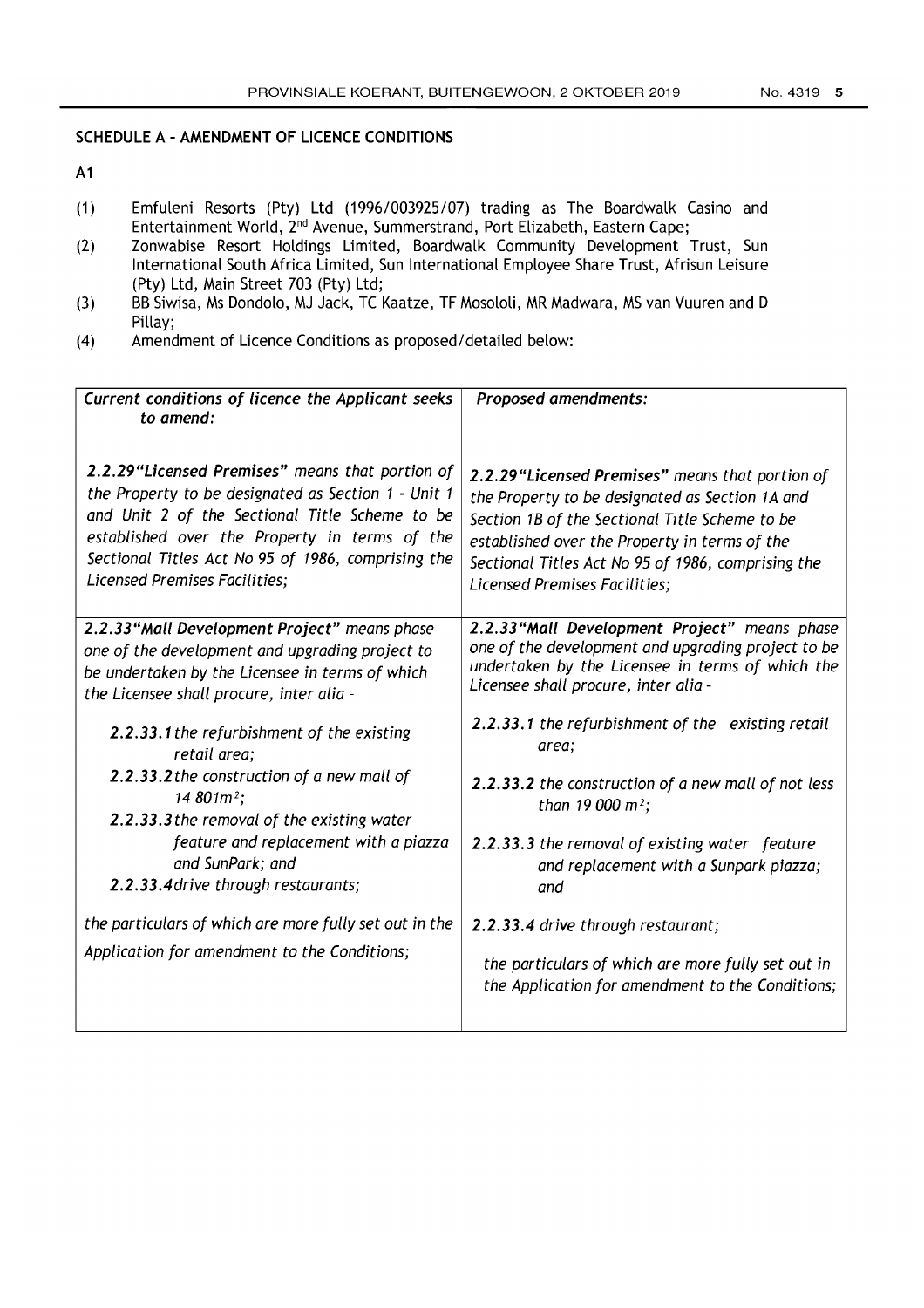| 2.2.34" Mall Development Property" means that<br>portion of the Property to be designated as Section<br>$2$ - Units 1, 2, 3, 4, 5 and 6 of the Sectional Title<br>Scheme to be established over the Property in<br>terms of the Sectional Titles Act No 95 of 1986;                                                                                                                                                                                                                                                                                                                                                                                                                                                                                                                                                                               | 2.2.34" Mall Development Property" means to<br>designated as Section 2-5 of the Sectional Title<br>Scheme to be established over the Property in terms<br>of the Sectional Titles Act No 95 of 1996;                                                                                                                                                                                                                                                                                                                                                                                                                                                                                                                                                                   |
|---------------------------------------------------------------------------------------------------------------------------------------------------------------------------------------------------------------------------------------------------------------------------------------------------------------------------------------------------------------------------------------------------------------------------------------------------------------------------------------------------------------------------------------------------------------------------------------------------------------------------------------------------------------------------------------------------------------------------------------------------------------------------------------------------------------------------------------------------|------------------------------------------------------------------------------------------------------------------------------------------------------------------------------------------------------------------------------------------------------------------------------------------------------------------------------------------------------------------------------------------------------------------------------------------------------------------------------------------------------------------------------------------------------------------------------------------------------------------------------------------------------------------------------------------------------------------------------------------------------------------------|
| 8.2 Within 6 (six) months from the date of approval<br>of the Project Development Programme in clause<br>8.3 below, the Licensee shall advise the ECGBB on<br>whether it is able to proceed with the Mall<br>Development Project based on it having acquired<br>the appropriate project funding from an accredited<br>financial institution of the Licensee's approval and<br>70% (seventy percent) tenants having signed up to<br>acquire the retail space in the new mall in clause<br>2.2.33.2 above. In the event of the Licensee failing<br>to procure the aforementioned, it shall have the<br>right to abandon the Mall Development Project. In<br>such event, the commitments made by the Licensee<br>under the Application shall remain and the Licensee<br>shall have no further obligation as regards the Mall<br>Development Project. | 8.2 Within 6 (six) months from the date of approval<br>of the Project Development Programme in clause<br>8.3 below, the Licensee shall advise the ECGBB on<br>whether it is able to proceed with the Mall<br>Development Project based on it having acquired<br>funding, the project remaining financially viable<br>prior to construction commencement and all the<br>necessary building rights and regulatory approvals.<br>In the event of the Licensee failing to procure the<br>aforementioned, it shall have the right to abandon<br>the Mall Development Project. In such event, the<br>commitments made by the Licensee under the<br>Application shall remain and the Licensee shall<br>have no further obligation as regards the Mall<br>Development Project. |
| 8.3.2 copies of the agreements concluded by the<br>Licensee in connection with the Mall Development<br>Project within 60 (sixty) days from the signature<br>thereof by the respective parties thereto, such<br>agreements to include, indicatively, a<br>comprehensive sale agreement, a co-unit owners<br>agreement, a co-owners agreement, a development<br>agreement, a management agreement, a<br>development management and project management<br>agreement and the scheme rules; and                                                                                                                                                                                                                                                                                                                                                        | 8.3.2 copies of the agreements concluded by the<br>Licensee in connection with the Mall Development<br>Project within 60 (sixty) days from the signature<br>thereof by the respective parties thereto, such<br>agreements to include, indicatively, a memorandum<br>of understanding, a sectional title sale agreement, a<br>sectional title extension agreement, a co-owners<br>mandate,<br>agreement,<br>letting<br>property<br>a<br>development<br>management<br>agreement,<br>a<br>management and the scheme rules; and                                                                                                                                                                                                                                            |

(5) 2nd Avenue, Summerstrand, Port Elizabeth, Eastern Cape.